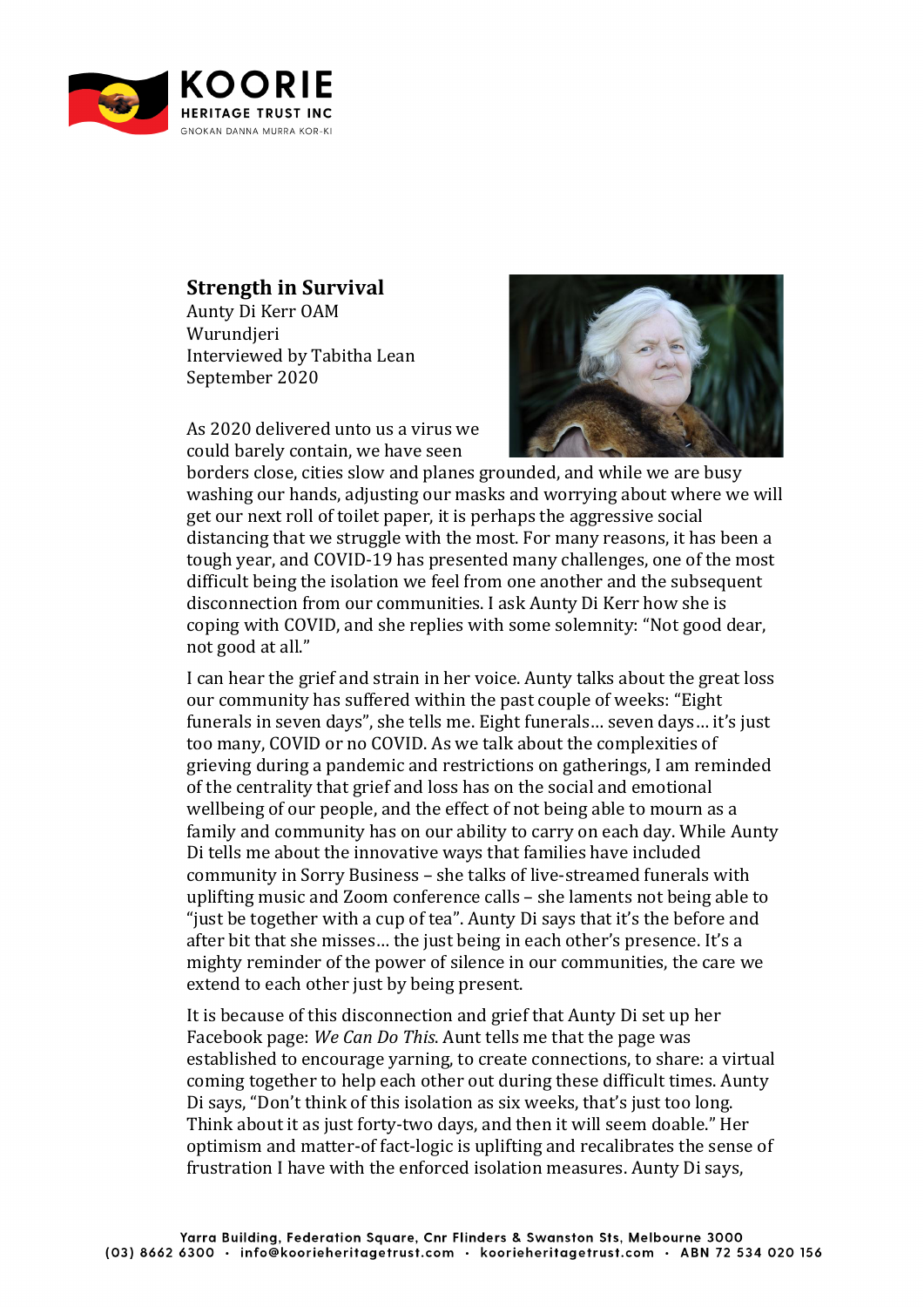

"While we are isolated, we don't have to be disconnected." I also think how typical it is that this wisdom should come from one of our trusted Elders, a woman used to just getting on and 'getting stuff done'. This is how we have survived. I think, because it is our Elders who hold up the whole community. Aunty Di laughs as she tells me she has been FaceTiming people just so she can see faces every day. She chuckles and says, "I don't know how happy everyone else is with that though!"

As we talk about this whole new world that we are currently living in, Aunty Di reflects on how her grandmother and all our old people must have felt living on missions. "It's like mission days but before my time," she says. "We can't go out after 8 pm, they couldn't go out or they'd get punished. We can't travel unless we have permission, neither could they. Only one of us is allowed to go out and get our rations. All of these things are so familiar to us." Aunty Di then goes on to talk about the incredible resilience of her grandmother, and how the work Aunty Di now does is in her grandmother's honour, because it is due to her survival that she exists. As we are talking of the strength of the generations that have come before her, Aunty Di talks of a new great grandchild that she is yet to meet. Having been born during a pandemic, in the middle of enforced isolation measures, Aunty Di is yet to hold her little great grandchild. She worries for parents who have to leave their newborn babies in hospital, only allowed to visit one hour per day. Aunty Di talks of the struggles for people bonding with their new babies, and becomes sad when reflecting on those missed opportunities for families to celebrate the wonder of new life.

As our varn draws to a close, I ask Aunty Di how she looks after her own wellbeing while she is so busy caring for everyone else. Aunt says that her kids keep her in check, telling her when to take a break. Aunt also relies on traditional healing. Aunty Di says, "We have the right to do our ceremonies. We might have been stopped from doing them for a very long time, but no one can stop us now, not even COVID. You can do this, and you can do this yourself. Put your leaves in, smoke yourself, heal, feel better." Aunty Di's final advice to me is to honour our ancestors, believe in them, for they are watching out for us.

In them we trust.

We can do this.

Together, we can.